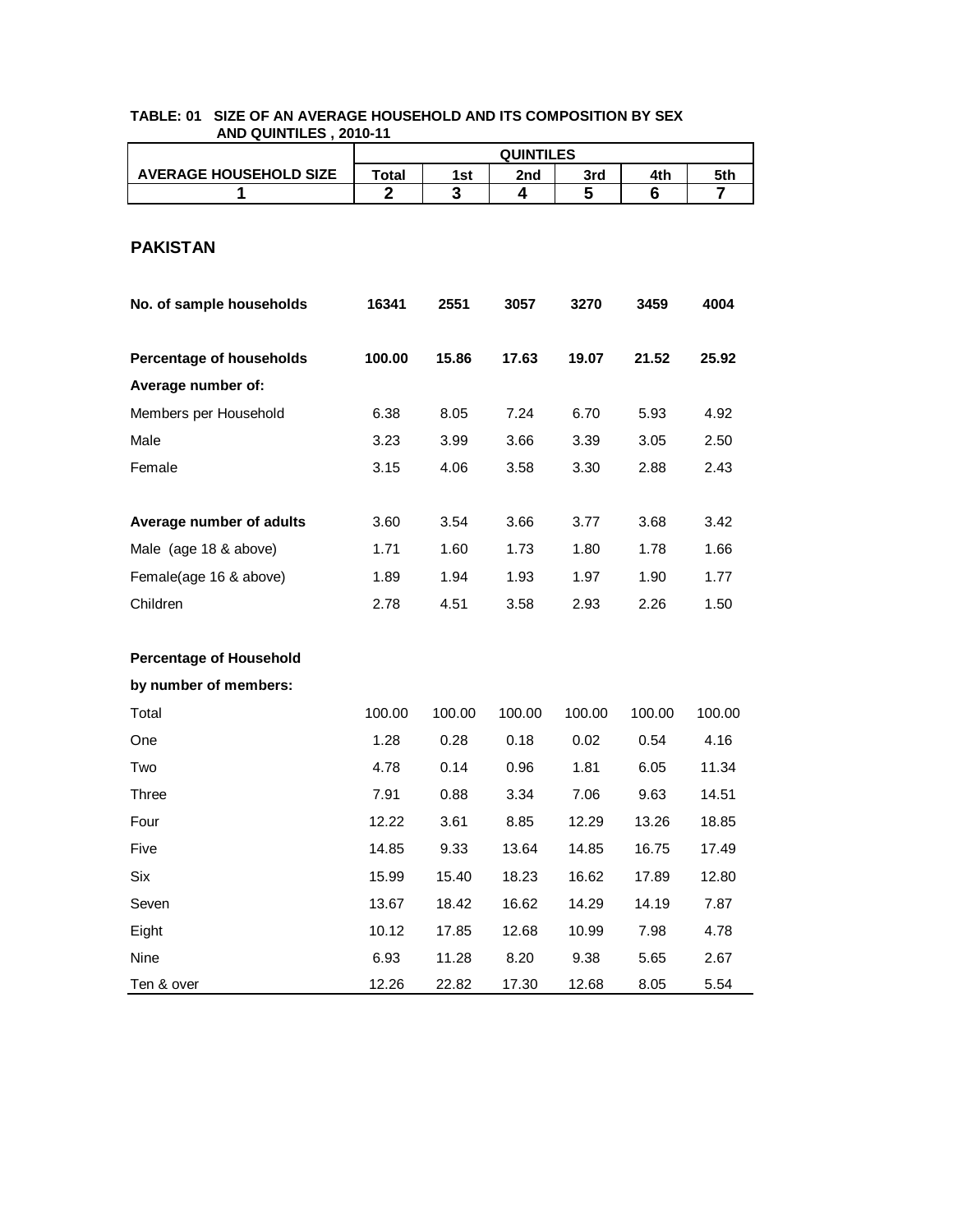|                                | <b>QUINTILES</b> |        |        |        |        |                |  |
|--------------------------------|------------------|--------|--------|--------|--------|----------------|--|
| <b>AVERAGE HOUSEHOLD SIZE</b>  | <b>Total</b>     | 1st    | 2nd    | 3rd    | 4th    | 5th            |  |
| 1                              | $\mathbf{2}$     | 3      | 4      | 5      | 6      | $\overline{7}$ |  |
| <b>PAKISTAN URBAN</b>          |                  |        |        |        |        |                |  |
|                                |                  |        |        |        |        |                |  |
| No. of sample households       | 6589             | 622    | 911    | 1158   | 1478   | 2420           |  |
|                                |                  |        |        |        |        |                |  |
| Percentage of households       | 100.00           | 7.89   | 11.83  | 16.23  | 22.77  | 41.27          |  |
| Average number of:             |                  |        |        |        |        |                |  |
| Members per Household          | 6.19             | 8.39   | 7.65   | 6.80   | 6.35   | 5.02           |  |
| Male                           | 3.17             | 4.12   | 3.87   | 3.48   | 3.33   | 2.59           |  |
| Female                         | 3.01             | 4.27   | 3.78   | 3.32   | 3.01   | 2.43           |  |
|                                |                  |        |        |        |        |                |  |
| Average number of adults       | 3.78             | 3.71   | 4.03   | 3.90   | 4.03   | 3.52           |  |
| Male (age 18 & above)          | 1.85             | 1.69   | 1.95   | 1.89   | 2.01   | 1.75           |  |
| Female(age 16 & above)         | 1.92             | 2.03   | 2.08   | 2.01   | 2.02   | 1.77           |  |
| Children                       | 2.41             | 4.68   | 3.61   | 2.90   | 2.32   | 1.50           |  |
|                                |                  |        |        |        |        |                |  |
| <b>Percentage of Household</b> |                  |        |        |        |        |                |  |
| by number of members:          |                  |        |        |        |        |                |  |
| Total                          | 100.00           | 100.00 | 100.00 | 100.00 | 100.00 | 100.00         |  |
| One                            | 1.06             | 0.57   | 0.00   | 0.00   | 0.08   | 2.41           |  |
| Two                            | 4.15             | 0.00   | 0.32   | 0.58   | 2.54   | 8.33           |  |
| Three                          | 8.40             | 0.77   | 1.60   | 5.49   | 6.04   | 14.27          |  |
| Four                           | 13.85            | 1.55   | 5.61   | 11.32  | 11.62  | 20.79          |  |
| Five                           | 16.59            | 6.75   | 13.30  | 14.52  | 17.64  | 19.65          |  |
| Six                            | 17.46            | 15.37  | 20.48  | 19.77  | 20.47  | 14.43          |  |
| Seven                          | 12.99            | 18.96  | 15.83  | 14.87  | 16.64  | 8.29           |  |
| Eight                          | 8.73             | 16.45  | 11.74  | 10.87  | 9.61   | 5.05           |  |
| Nine                           | 6.25             | 13.02  | 9.26   | 9.92   | 6.91   | 2.29           |  |
| Ten & over                     | 10.52            | 26.55  | 21.86  | 12.66  | 8.45   | 4.50           |  |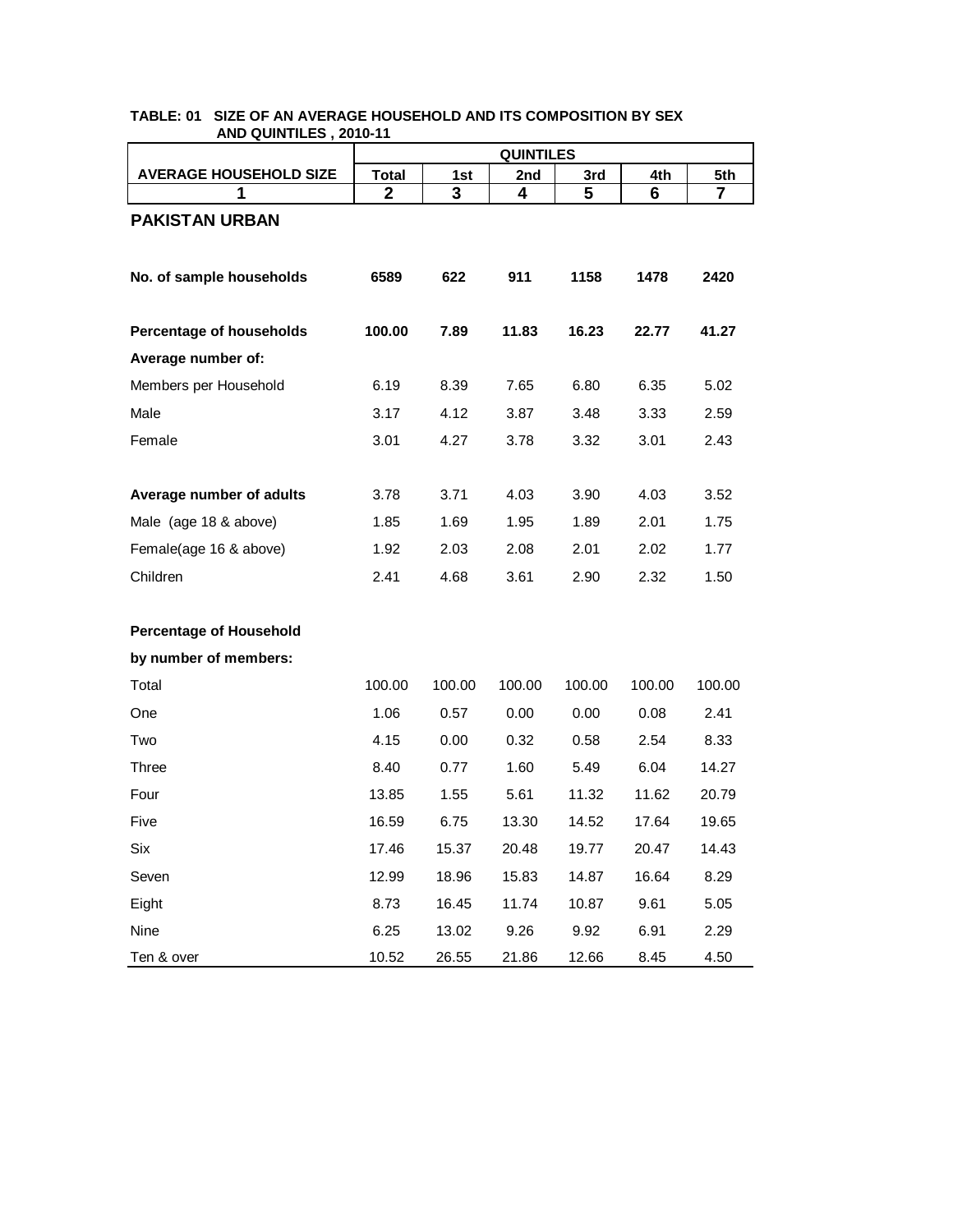|                                | <b>QUINTILES</b> |        |        |        |        |        |  |
|--------------------------------|------------------|--------|--------|--------|--------|--------|--|
| <b>AVERAGE HOUSEHOLD SIZE</b>  | <b>Total</b>     | 1st    | 2nd    | 3rd    | 4th    | 5th    |  |
| 1                              | $\mathbf{2}$     | 3      | 4      | 5      | 6      | 7      |  |
| <b>PAKISTAN RURAL</b>          |                  |        |        |        |        |        |  |
| No. of sample households       | 9752             | 1929   | 2146   | 2112   | 1981   | 1584   |  |
| Percentage of households       | 100.00           | 20.03  | 20.66  | 20.55  | 20.86  | 17.90  |  |
| Average number of:             |                  |        |        |        |        |        |  |
| Members per Household          | 6.49             | 7.98   | 7.12   | 6.65   | 5.70   | 4.81   |  |
| Male                           | 3.26             | 3.97   | 3.59   | 3.36   | 2.89   | 2.39   |  |
| Female                         | 3.23             | 4.01   | 3.52   | 3.30   | 2.81   | 2.42   |  |
|                                |                  |        |        |        |        |        |  |
| Average number of adults       | 3.51             | 3.50   | 3.55   | 3.72   | 3.48   | 3.30   |  |
| Male (age 18 & above)          | 1.64             | 1.58   | 1.66   | 1.76   | 1.64   | 1.54   |  |
| Female(age 16 & above)         | 1.87             | 1.92   | 1.89   | 1.96   | 1.83   | 1.76   |  |
| Children                       | 2.97             | 4.48   | 3.57   | 2.94   | 2.22   | 1.51   |  |
| <b>Percentage of Household</b> |                  |        |        |        |        |        |  |
| by number of members:          |                  |        |        |        |        |        |  |
| Total                          | 100.00           | 100.00 | 100.00 | 100.00 | 100.00 | 100.00 |  |
| One                            | 1.39             | 0.23   | 0.23   | 0.03   | 0.81   | 6.27   |  |
| Two                            | 5.10             | 0.17   | 1.15   | 2.32   | 8.06   | 14.96  |  |
| Three                          | 7.65             | 0.91   | 3.86   | 7.71   | 11.68  | 14.80  |  |
| Four                           | 11.36            | 4.03   | 9.83   | 12.69  | 14.20  | 16.52  |  |
| Five                           | 13.95            | 9.86   | 13.74  | 14.99  | 16.25  | 14.88  |  |
| Six                            | 15.22            | 15.40  | 17.55  | 15.32  | 16.42  | 10.84  |  |
| Seven                          | 14.02            | 18.30  | 16.86  | 14.05  | 12.80  | 7.36   |  |
| Eight                          | 10.85            | 18.14  | 12.96  | 11.05  | 7.04   | 4.45   |  |
| Nine                           | 7.29             | 10.92  | 7.89   | 9.16   | 4.93   | 3.12   |  |
| Ten & over                     | 13.16            | 22.05  | 15.94  | 12.69  | 7.82   | 6.80   |  |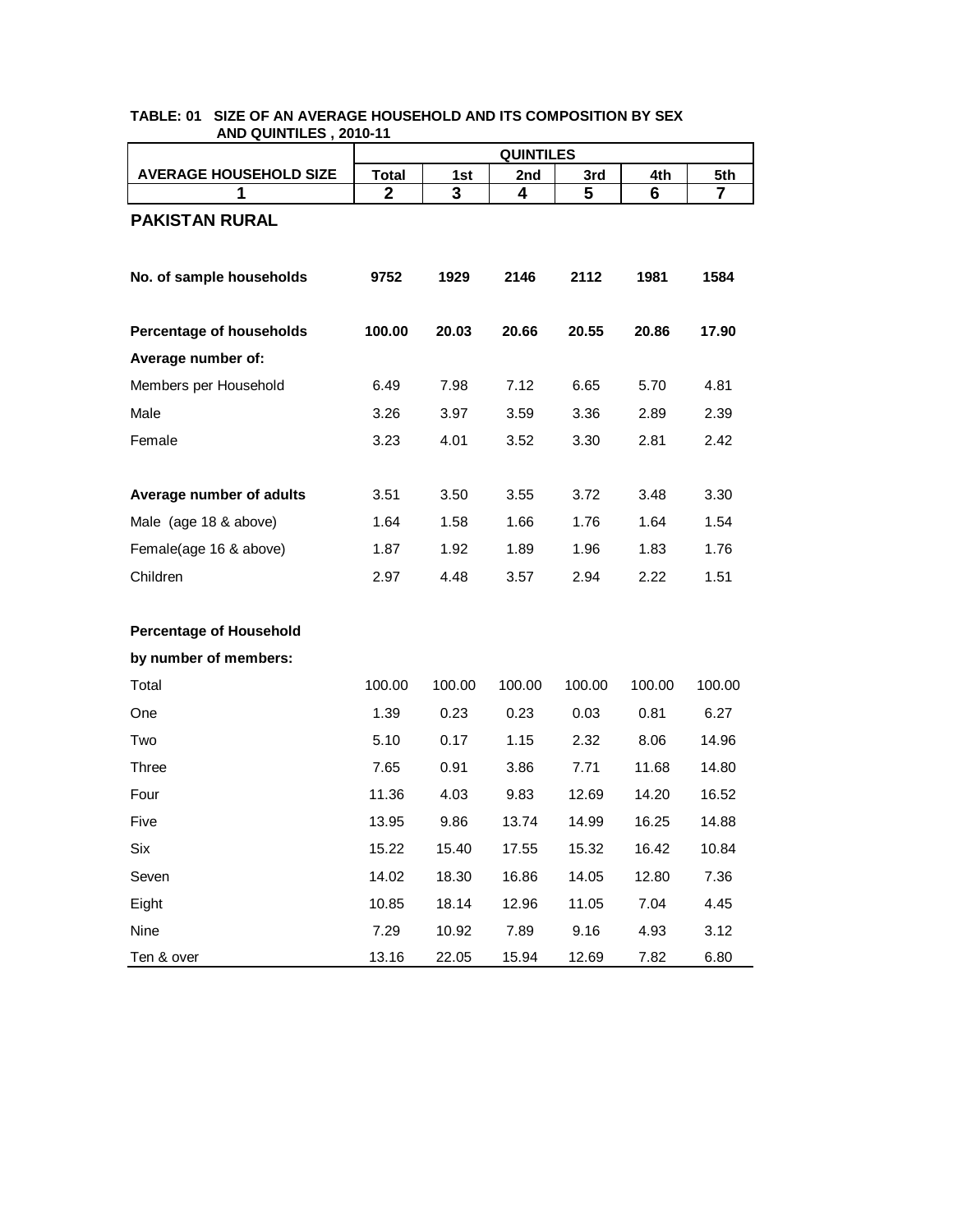|                                | <b>QUINTILES</b> |        |        |        |        |        |  |  |
|--------------------------------|------------------|--------|--------|--------|--------|--------|--|--|
| <b>AVERAGE HOUSEHOLD SIZE</b>  | <b>Total</b>     | 1st    | 2nd    | 3rd    | 4th    | 5th    |  |  |
| 1                              | $\mathbf{2}$     | 3      | 4      | 5      | 6      | 7      |  |  |
| <b>PUNJAB</b>                  |                  |        |        |        |        |        |  |  |
|                                |                  |        |        |        |        |        |  |  |
| No. of sample households       | 6954             | 1024   | 1114   | 1211   | 1477   | 2128   |  |  |
|                                |                  |        |        |        |        |        |  |  |
| Percentage of households       | 100.00           | 16.47  | 16.46  | 18.20  | 21.72  | 27.16  |  |  |
| Average number of:             |                  |        |        |        |        |        |  |  |
| Members per Household          | 6.16             | 7.66   | 6.89   | 6.39   | 5.69   | 5.05   |  |  |
| Male                           | 3.08             | 3.77   | 3.42   | 3.19   | 2.86   | 2.54   |  |  |
| Female                         | 3.09             | 3.89   | 3.47   | 3.19   | 2.83   | 2.51   |  |  |
|                                |                  |        |        |        |        |        |  |  |
| Average number of adults       | 3.54             | 3.43   | 3.56   | 3.68   | 3.57   | 3.48   |  |  |
| Male (age 18 & above)          | 1.65             | 1.53   | 1.66   | 1.73   | 1.68   | 1.65   |  |  |
| Female(age 16 & above)         | 1.89             | 1.90   | 1.90   | 1.96   | 1.89   | 1.83   |  |  |
| Children                       | 2.62             | 4.23   | 3.32   | 2.70   | 2.12   | 1.57   |  |  |
|                                |                  |        |        |        |        |        |  |  |
| <b>Percentage of Household</b> |                  |        |        |        |        |        |  |  |
| by number of members:          |                  |        |        |        |        |        |  |  |
| Total                          | 100.00           | 100.00 | 100.00 | 100.00 | 100.00 | 100.00 |  |  |
| One                            | 1.59             | 0.30   | 0.28   | 0.00   | 0.79   | 4.86   |  |  |
| Two                            | 5.44             | 0.22   | 1.63   | 2.49   | 7.36   | 11.34  |  |  |
| Three                          | 8.21             | 1.11   | 4.45   | 7.87   | 10.95  | 12.82  |  |  |
| Four                           | 12.36            | 4.04   | 9.21   | 13.82  | 13.89  | 17.11  |  |  |
| Five                           | 15.35            | 10.67  | 15.48  | 14.36  | 16.86  | 17.58  |  |  |
| Six                            | 16.74            | 17.23  | 18.69  | 18.28  | 17.95  | 13.26  |  |  |
| Seven                          | 13.78            | 19.10  | 17.38  | 14.50  | 13.08  | 8.45   |  |  |
| Eight                          | 9.82             | 18.18  | 11.94  | 10.17  | 7.30   | 5.24   |  |  |
| Nine                           | 6.67             | 11.42  | 6.90   | 9.51   | 5.17   | 2.94   |  |  |
| Ten & over                     | 10.05            | 17.72  | 14.05  | 9.00   | 6.65   | 6.40   |  |  |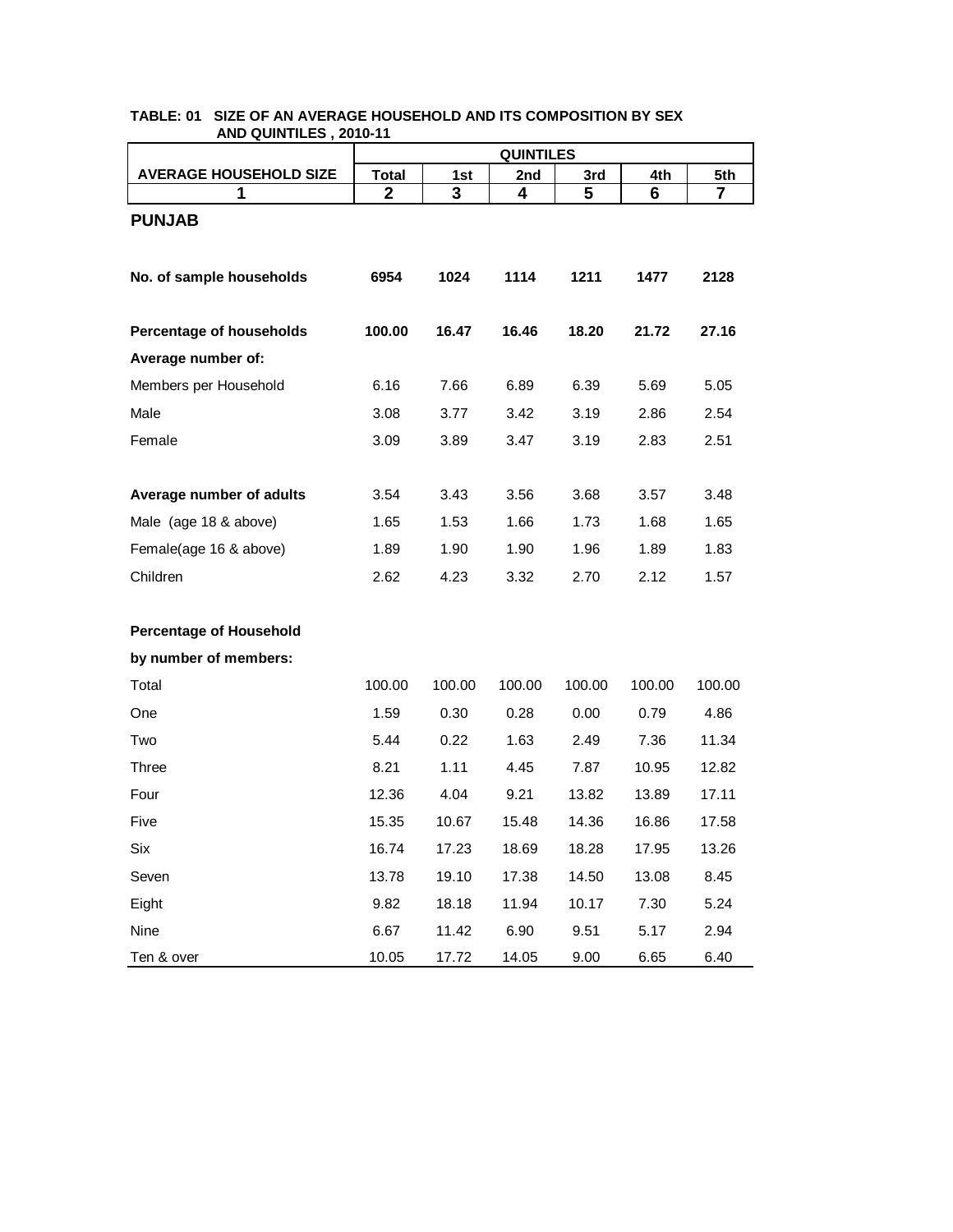|                                | <b>QUINTILES</b> |        |        |        |        |        |  |  |
|--------------------------------|------------------|--------|--------|--------|--------|--------|--|--|
| <b>AVERAGE HOUSEHOLD SIZE</b>  | <b>Total</b>     | 1st    | 2nd    | 3rd    | 4th    | 5th    |  |  |
| 1                              | $\mathbf{2}$     | 3      | 4      | 5      | 6      | 7      |  |  |
| <b>PUNJAB URBAN</b>            |                  |        |        |        |        |        |  |  |
|                                |                  |        |        |        |        |        |  |  |
| No. of sample households       | 2935             | 243    | 364    | 450    | 608    | 1270   |  |  |
|                                |                  |        |        |        |        |        |  |  |
| Percentage of households       | 100.00           | 8.19   | 11.87  | 16.33  | 21.89  | 41.71  |  |  |
| Average number of:             |                  |        |        |        |        |        |  |  |
| Members per Household          | 6.18             | 8.22   | 7.40   | 6.44   | 6.19   | 5.33   |  |  |
| Male                           | 3.13             | 3.97   | 3.73   | 3.25   | 3.18   | 2.73   |  |  |
| Female                         | 3.05             | 4.25   | 3.67   | 3.20   | 3.01   | 2.60   |  |  |
|                                |                  |        |        |        |        |        |  |  |
| Average number of adults       | 3.76             | 3.71   | 4.04   | 3.74   | 3.90   | 3.63   |  |  |
| Male (age 18 & above)          | 1.80             | 1.67   | 1.94   | 1.77   | 1.87   | 1.77   |  |  |
| Female(age 16 & above)         | 1.96             | 2.05   | 2.10   | 1.97   | 2.03   | 1.87   |  |  |
| Children                       | 2.42             | 4.51   | 3.36   | 2.71   | 2.29   | 1.70   |  |  |
|                                |                  |        |        |        |        |        |  |  |
| <b>Percentage of Household</b> |                  |        |        |        |        |        |  |  |
| by number of members:          |                  |        |        |        |        |        |  |  |
| Total                          | 100.00           | 100.00 | 100.00 | 100.00 | 100.00 | 100.00 |  |  |
| One                            | 1.25             | 0.00   | 0.00   | 0.00   | 0.10   | 2.94   |  |  |
| Two                            | 3.70             | 0.00   | 0.53   | 0.77   | 3.88   | 6.38   |  |  |
| Three                          | 7.83             | 1.15   | 2.05   | 7.81   | 6.93   | 11.26  |  |  |
| Four                           | 12.68            | 0.61   | 5.20   | 13.32  | 10.74  | 17.95  |  |  |
| Five                           | 17.03            | 7.61   | 16.54  | 13.09  | 16.97  | 20.59  |  |  |
| Six                            | 18.76            | 18.71  | 21.36  | 20.30  | 21.28  | 16.09  |  |  |
| Seven                          | 14.12            | 20.07  | 15.32  | 16.54  | 17.05  | 10.13  |  |  |
| Eight                          | 8.92             | 14.65  | 11.00  | 10.17  | 9.11   | 6.61   |  |  |
| Nine                           | 5.99             | 13.79  | 7.56   | 9.05   | 7.11   | 2.22   |  |  |
| Ten & over                     | 9.72             | 23.40  | 20.43  | 8.95   | 6.83   | 5.81   |  |  |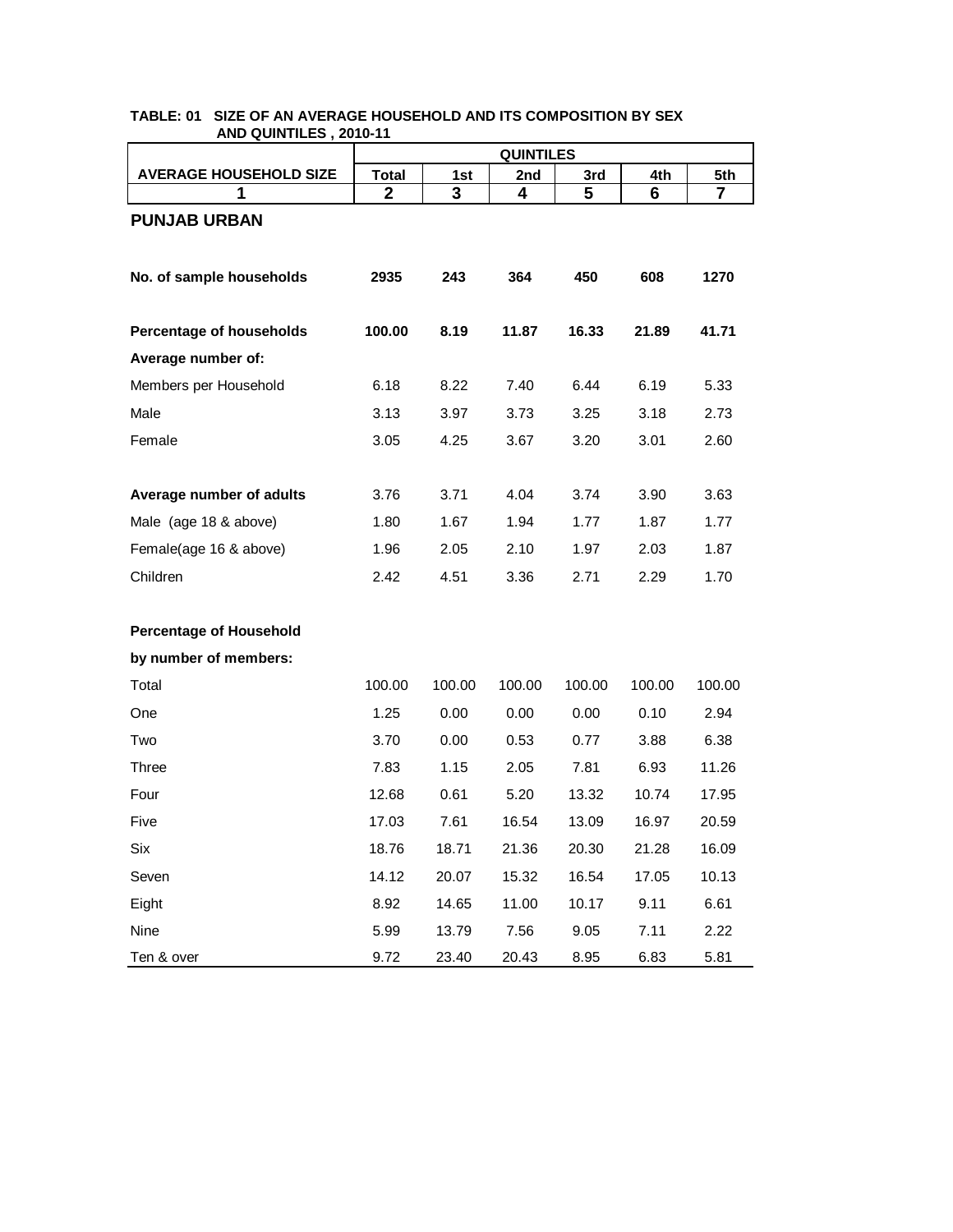|                                | <b>QUINTILES</b> |        |        |        |        |                |  |
|--------------------------------|------------------|--------|--------|--------|--------|----------------|--|
| <b>AVERAGE HOUSEHOLD SIZE</b>  | <b>Total</b>     | 1st    | 2nd    | 3rd    | 4th    | 5th            |  |
| 1                              | $\mathbf{2}$     | 3      | 4      | 5      | 6      | $\overline{7}$ |  |
| <b>PUNJAB RURAL</b>            |                  |        |        |        |        |                |  |
|                                |                  |        |        |        |        |                |  |
| No. of sample households       | 4019             | 781    | 750    | 761    | 869    | 858            |  |
|                                |                  |        |        |        |        |                |  |
| Percentage of households       | 100.00           | 20.31  | 18.59  | 19.06  | 21.64  | 20.40          |  |
| Average number of:             |                  |        |        |        |        |                |  |
| Members per Household          | 6.15             | 7.56   | 6.73   | 6.36   | 5.45   | 4.78           |  |
| Male                           | 3.05             | 3.73   | 3.33   | 3.17   | 2.71   | 2.35           |  |
| Female                         | 3.10             | 3.83   | 3.40   | 3.19   | 2.74   | 2.42           |  |
|                                |                  |        |        |        |        |                |  |
| Average number of adults       | 3.44             | 3.38   | 3.42   | 3.66   | 3.42   | 3.33           |  |
| Male (age 18 & above)          | 1.58             | 1.51   | 1.58   | 1.71   | 1.59   | 1.53           |  |
| Female(age 16 & above)         | 1.85             | 1.87   | 1.84   | 1.95   | 1.82   | 1.79           |  |
| Children                       | 2.71             | 4.18   | 3.31   | 2.70   | 2.04   | 1.45           |  |
|                                |                  |        |        |        |        |                |  |
| <b>Percentage of Household</b> |                  |        |        |        |        |                |  |
| by number of members:          |                  |        |        |        |        |                |  |
| Total                          | 100.00           | 100.00 | 100.00 | 100.00 | 100.00 | 100.00         |  |
| One                            | 1.74             | 0.36   | 0.36   | 0.00   | 1.12   | 6.67           |  |
| Two                            | 6.24             | 0.27   | 1.96   | 3.18   | 9.00   | 16.05          |  |
| Three                          | 8.38             | 1.11   | 5.16   | 7.89   | 12.83  | 14.30          |  |
| Four                           | 12.21            | 4.69   | 10.40  | 14.02  | 15.37  | 16.30          |  |
| Five                           | 14.57            | 11.25  | 15.16  | 14.86  | 16.80  | 14.72          |  |
| Six                            | 15.81            | 16.96  | 17.90  | 17.48  | 16.38  | 10.57          |  |
| Seven                          | 13.62            | 18.92  | 17.99  | 13.69  | 11.22  | 6.86           |  |
| Eight                          | 10.24            | 18.84  | 12.22  | 10.17  | 6.45   | 3.94           |  |
| Nine                           | 6.98             | 10.97  | 6.70   | 9.68   | 4.26   | 3.62           |  |
| Ten & over                     | 10.20            | 16.65  | 12.15  | 9.02   | 6.56   | 6.97           |  |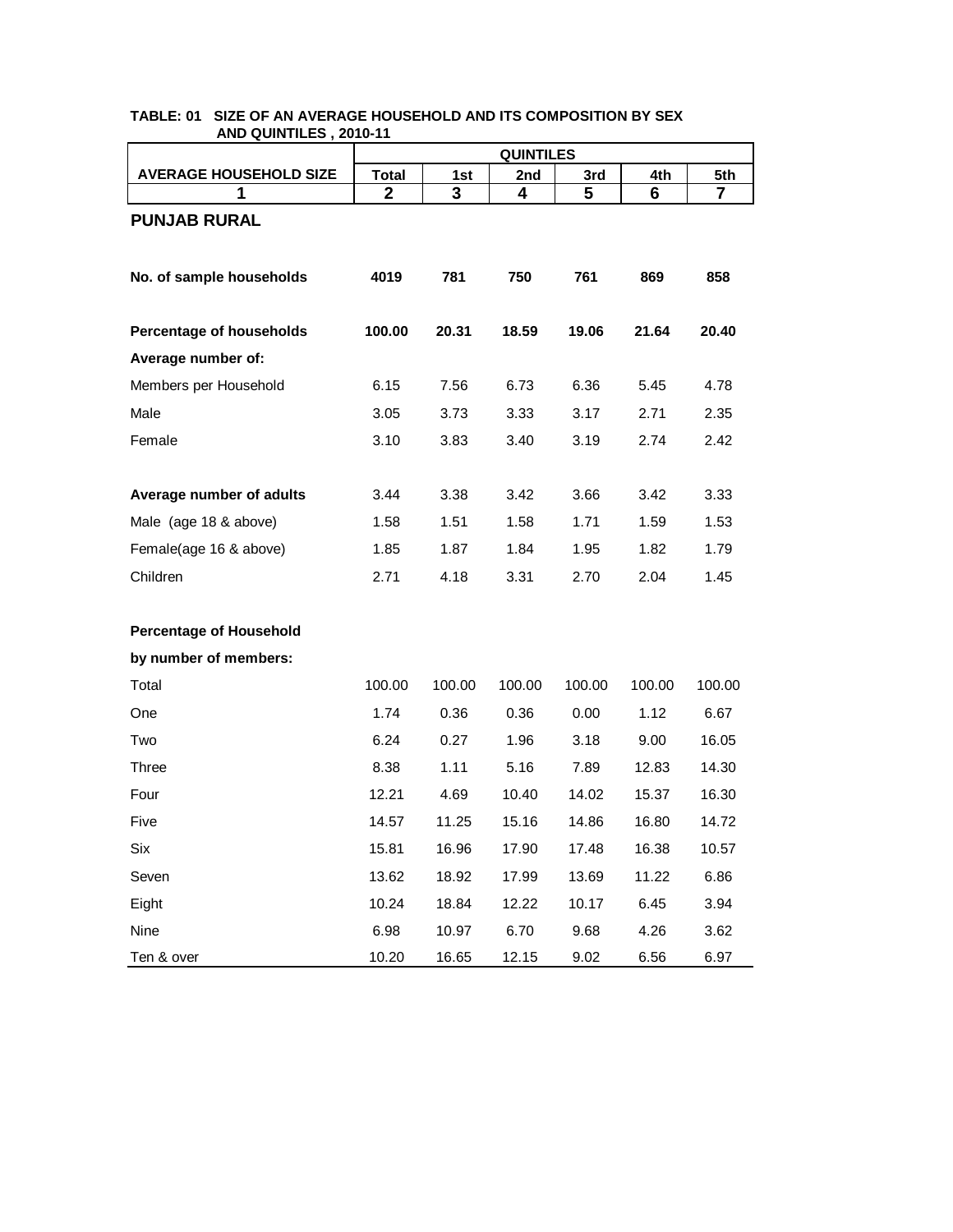|                                | <b>QUINTILES</b> |        |        |        |        |        |  |  |
|--------------------------------|------------------|--------|--------|--------|--------|--------|--|--|
| <b>AVERAGE HOUSEHOLD SIZE</b>  | <b>Total</b>     | 1st    | 2nd    | 3rd    | 4th    | 5th    |  |  |
| 1                              | $\mathbf{2}$     | 3      | 4      | 5      | 6      | 7      |  |  |
| <b>SINDH</b>                   |                  |        |        |        |        |        |  |  |
|                                |                  |        |        |        |        |        |  |  |
| No. of sample households       | 4098             | 737    | 790    | 841    | 806    | 924    |  |  |
|                                |                  |        |        |        |        |        |  |  |
| Percentage of households       | 100.00           | 15.15  | 17.20  | 19.08  | 20.42  | 28.16  |  |  |
| Average number of:             |                  |        |        |        |        |        |  |  |
| Members per Household          | 6.39             | 8.43   | 7.43   | 6.90   | 6.13   | 4.50   |  |  |
| Male                           | 3.34             | 4.24   | 3.91   | 3.64   | 3.30   | 2.33   |  |  |
| Female                         | 3.05             | 4.18   | 3.52   | 3.26   | 2.83   | 2.17   |  |  |
|                                |                  |        |        |        |        |        |  |  |
| Average number of adults       | 3.66             | 3.61   | 3.79   | 3.90   | 3.89   | 3.29   |  |  |
| Male (age 18 & above)          | 1.84             | 1.67   | 1.88   | 1.97   | 2.04   | 1.69   |  |  |
| Female(age 16 & above)         | 1.82             | 1.94   | 1.91   | 1.93   | 1.85   | 1.60   |  |  |
| Children                       | 2.73             | 4.82   | 3.63   | 3.00   | 2.24   | 1.21   |  |  |
|                                |                  |        |        |        |        |        |  |  |
| <b>Percentage of Household</b> |                  |        |        |        |        |        |  |  |
| by number of members:          |                  |        |        |        |        |        |  |  |
| Total                          | 100.00           | 100.00 | 100.00 | 100.00 | 100.00 | 100.00 |  |  |
| One                            | 0.60             | 0.43   | 0.00   | 0.00   | 0.00   | 1.89   |  |  |
| Two                            | 4.49             | 0.00   | 0.00   | 0.71   | 4.67   | 12.06  |  |  |
| Three                          | 8.30             | 0.46   | 1.59   | 7.01   | 6.80   | 18.57  |  |  |
| Four                           | 14.42            | 3.80   | 11.38  | 12.20  | 12.65  | 24.76  |  |  |
| Five                           | 15.42            | 7.85   | 13.85  | 14.89  | 18.47  | 18.61  |  |  |
| Six                            | 15.27            | 14.00  | 18.53  | 15.47  | 18.81  | 11.25  |  |  |
| Seven                          | 12.35            | 18.22  | 13.54  | 12.91  | 15.66  | 5.67   |  |  |
| Eight                          | 9.23             | 16.31  | 11.97  | 11.18  | 9.14   | 2.50   |  |  |
| Nine                           | 6.53             | 9.62   | 8.36   | 9.68   | 5.88   | 2.08   |  |  |
| Ten & over                     | 13.41            | 29.32  | 20.79  | 15.94  | 7.91   | 2.61   |  |  |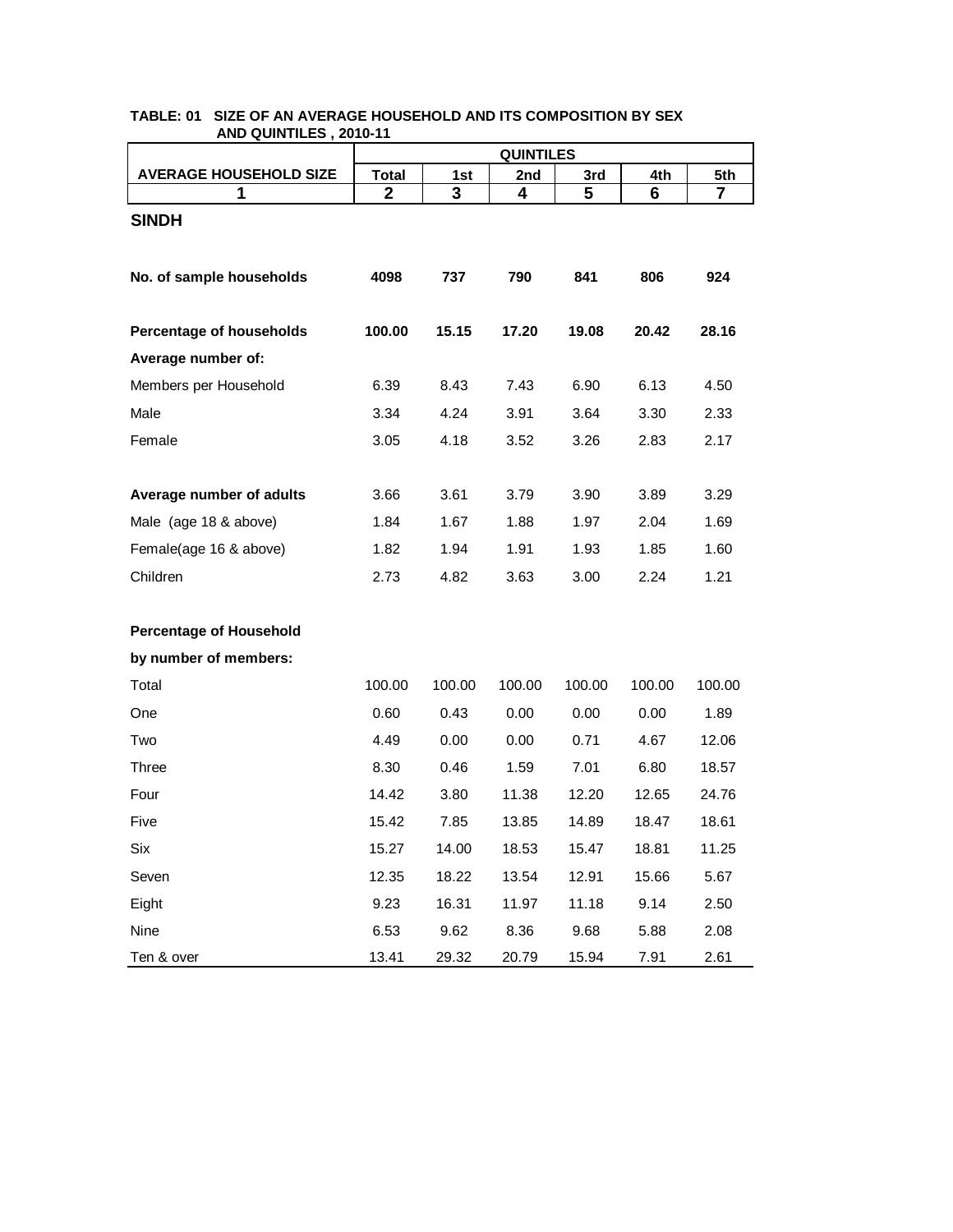|                                | <b>QUINTILES</b> |        |        |        |        |                |  |
|--------------------------------|------------------|--------|--------|--------|--------|----------------|--|
| <b>AVERAGE HOUSEHOLD SIZE</b>  | <b>Total</b>     | 1st    | 2nd    | 3rd    | 4th    | 5th            |  |
| 1                              | $\mathbf{2}$     | 3      | 4      | 5      | 6      | $\overline{7}$ |  |
| <b>SINDH URBAN</b>             |                  |        |        |        |        |                |  |
| No. of sample households       | 1802             | 158    | 234    | 318    | 418    | 674            |  |
| Percentage of households       | 100.00           | 6.51   | 10.65  | 15.13  | 23.69  | 44.02          |  |
| Average number of:             |                  |        |        |        |        |                |  |
| Members per Household          | 5.92             | 8.52   | 7.70   | 7.15   | 6.38   | 4.44           |  |
| Male                           | 3.08             | 4.20   | 3.89   | 3.74   | 3.44   | 2.30           |  |
| Female                         | 2.84             | 4.32   | 3.81   | 3.40   | 2.94   | 2.14           |  |
|                                |                  |        |        |        |        |                |  |
| Average number of adults       | 3.73             | 3.60   | 3.91   | 4.14   | 4.22   | 3.31           |  |
| Male (age 18 & above)          | 1.90             | 1.65   | 1.92   | 2.08   | 2.21   | 1.70           |  |
| Female(age 16 & above)         | 1.83             | 1.95   | 1.99   | 2.06   | 2.01   | 1.60           |  |
| Children                       | 2.19             | 4.92   | 3.79   | 3.01   | 2.16   | 1.13           |  |
| <b>Percentage of Household</b> |                  |        |        |        |        |                |  |
| by number of members:          |                  |        |        |        |        |                |  |
| Total                          | 100.00           | 100.00 | 100.00 | 100.00 | 100.00 | 100.00         |  |
| One                            | 0.82             | 1.92   | 0.00   | 0.00   | 0.00   | 1.58           |  |
| Two                            | 5.19             | 0.00   | 0.00   | 0.00   | 0.77   | 11.37          |  |
| Three                          | 10.30            | 0.00   | 1.03   | 2.31   | 5.55   | 19.36          |  |
| Four                           | 16.98            | 3.62   | 6.65   | 9.69   | 12.94  | 26.13          |  |
| Five                           | 16.80            | 4.93   | 10.44  | 16.91  | 19.19  | 18.77          |  |
| Six                            | 15.80            | 10.48  | 22.65  | 19.27  | 19.86  | 11.55          |  |
| Seven                          | 11.00            | 18.43  | 15.91  | 12.52  | 16.64  | 5.15           |  |
| Eight                          | 7.50             | 16.39  | 11.97  | 12.78  | 9.64   | 2.14           |  |
| Nine                           | 6.09             | 12.45  | 10.35  | 10.47  | 6.79   | 2.25           |  |
| Ten & over                     | 9.53             | 31.78  | 21.00  | 16.06  | 8.62   | 1.70           |  |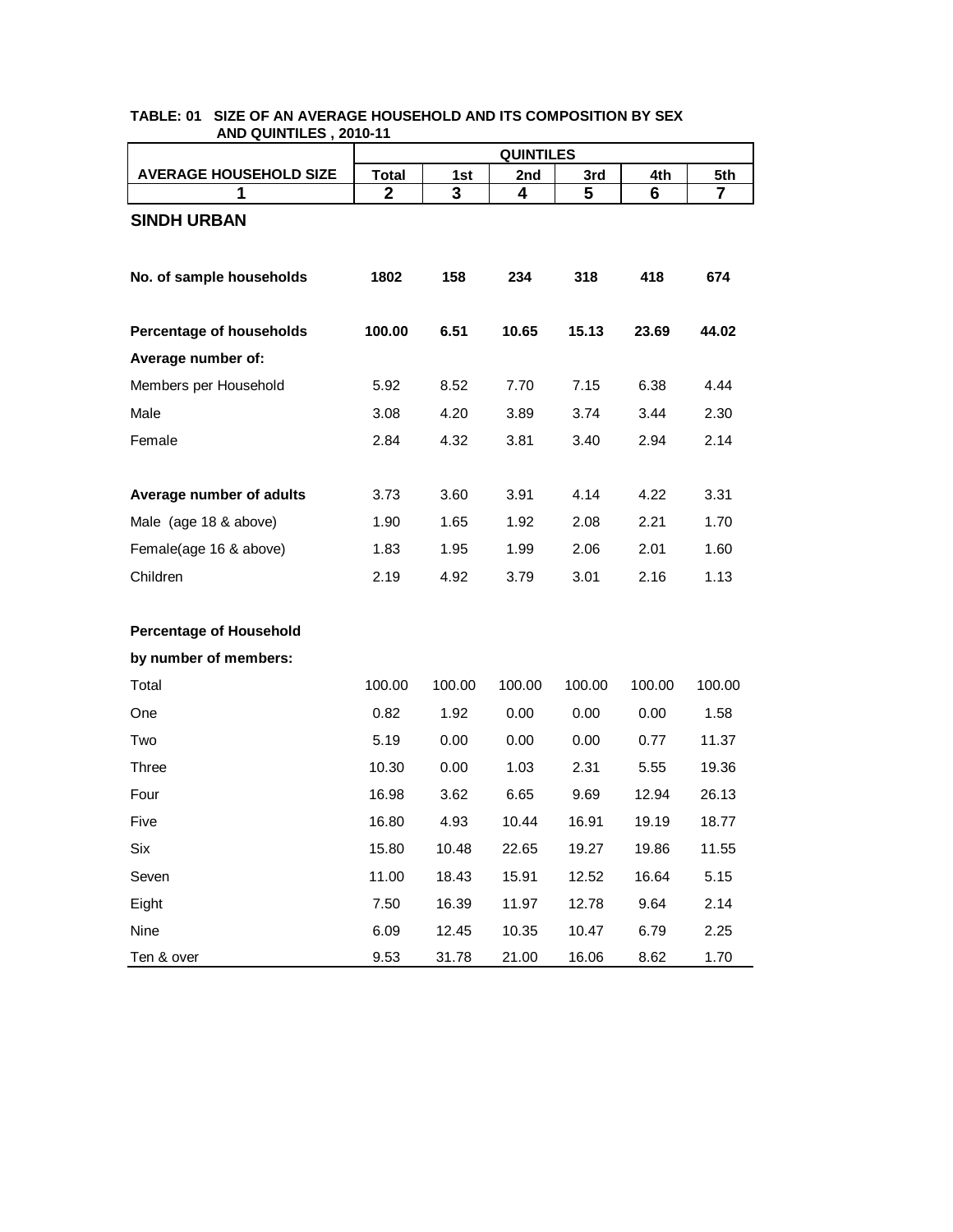|                                | <b>QUINTILES</b> |        |        |        |        |                |  |
|--------------------------------|------------------|--------|--------|--------|--------|----------------|--|
| <b>AVERAGE HOUSEHOLD SIZE</b>  | <b>Total</b>     | 1st    | 2nd    | 3rd    | 4th    | 5th            |  |
| 1                              | $\mathbf{2}$     | 3      | 4      | 5      | 6      | $\overline{7}$ |  |
| <b>SINDH RURAL</b>             |                  |        |        |        |        |                |  |
|                                |                  |        |        |        |        |                |  |
| No. of sample households       | 2296             | 579    | 556    | 523    | 388    | 250            |  |
|                                |                  |        |        |        |        |                |  |
| Percentage of households       | 100.00           | 24.63  | 24.39  | 23.42  | 16.82  | 10.74          |  |
| Average number of:             |                  |        |        |        |        |                |  |
| Members per Household          | 6.90             | 8.40   | 7.29   | 6.72   | 5.74   | 4.79           |  |
| Male                           | 3.62             | 4.26   | 3.91   | 3.57   | 3.09   | 2.47           |  |
| Female                         | 3.28             | 4.14   | 3.38   | 3.16   | 2.65   | 2.32           |  |
|                                |                  |        |        |        |        |                |  |
| Average number of adults       | 3.58             | 3.61   | 3.73   | 3.73   | 3.37   | 3.19           |  |
| Male (age 18 & above)          | 1.78             | 1.68   | 1.86   | 1.89   | 1.76   | 1.61           |  |
| Female(age 16 & above)         | 1.80             | 1.93   | 1.88   | 1.84   | 1.61   | 1.57           |  |
| Children                       | 3.32             | 4.79   | 3.56   | 3.00   | 2.37   | 1.60           |  |
|                                |                  |        |        |        |        |                |  |
| <b>Percentage of Household</b> |                  |        |        |        |        |                |  |
| by number of members:          |                  |        |        |        |        |                |  |
| Total                          | 100.00           | 100.00 | 100.00 | 100.00 | 100.00 | 100.00         |  |
| One                            | 0.36             | 0.00   | 0.00   | 0.00   | 0.00   | 3.31           |  |
| Two                            | 3.71             | 0.00   | 0.00   | 1.22   | 10.71  | 15.14          |  |
| Three                          | 6.11             | 0.59   | 1.86   | 10.36  | 8.73   | 15.02          |  |
| Four                           | 11.60            | 3.85   | 13.65  | 13.97  | 12.21  | 18.63          |  |
| Five                           | 13.91            | 8.69   | 15.49  | 13.46  | 17.36  | 17.89          |  |
| Six                            | 14.69            | 15.02  | 16.55  | 12.78  | 17.19  | 9.90           |  |
| Seven                          | 13.83            | 18.16  | 12.40  | 13.19  | 14.16  | 8.02           |  |
| Eight                          | 11.13            | 16.28  | 11.96  | 10.04  | 8.37   | 4.10           |  |
| Nine                           | 7.00             | 8.80   | 7.40   | 9.12   | 4.47   | 1.31           |  |
| Ten & over                     | 17.67            | 28.61  | 20.69  | 15.85  | 6.81   | 6.68           |  |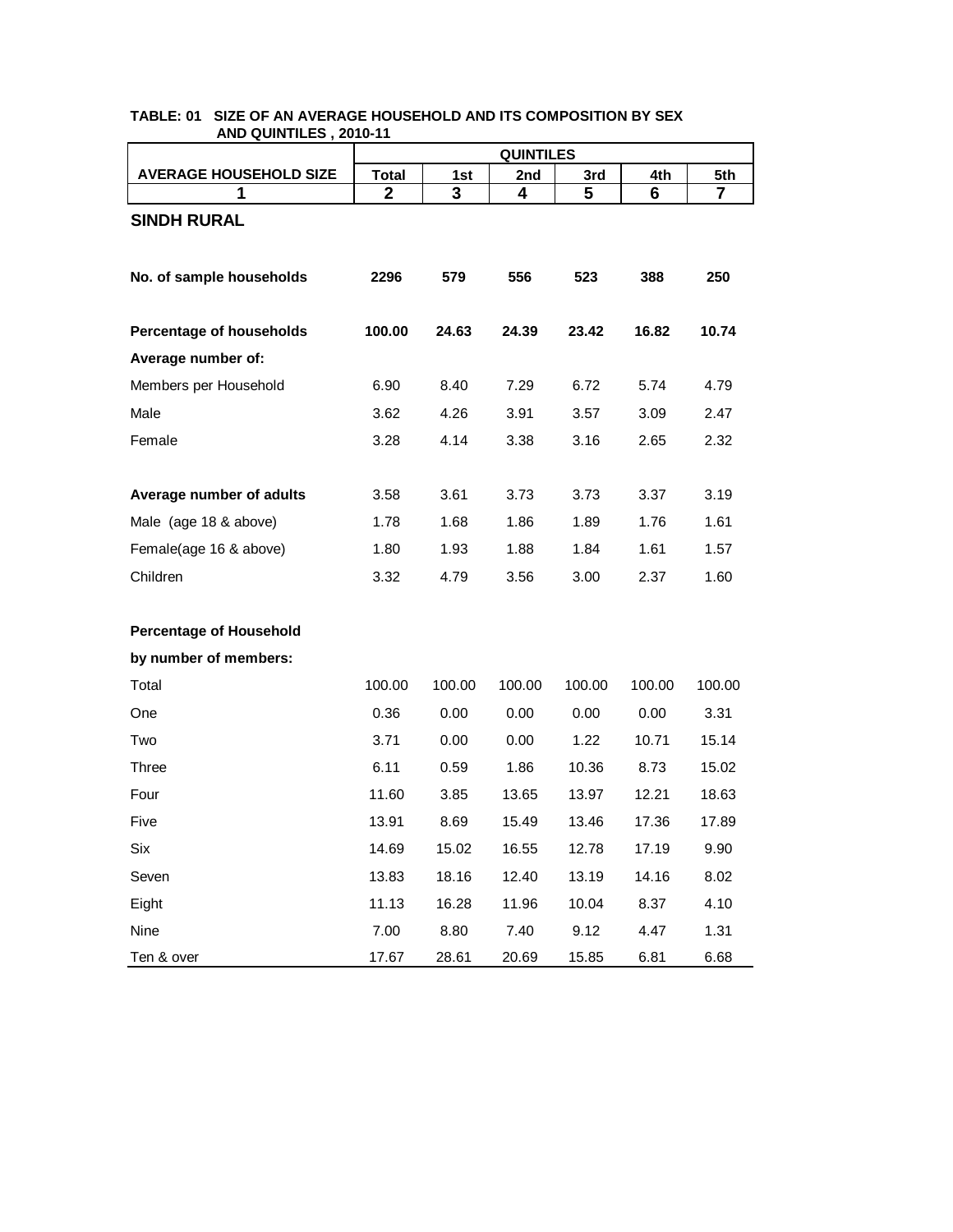|                                | <b>QUINTILES</b> |        |        |        |        |                |  |
|--------------------------------|------------------|--------|--------|--------|--------|----------------|--|
| <b>AVERAGE HOUSEHOLD SIZE</b>  | <b>Total</b>     | 1st    | 2nd    | 3rd    | 4th    | 5th            |  |
| 1                              | $\mathbf{2}$     | 3      | 4      | 5      | 6      | $\overline{7}$ |  |
| <b>KHYBER PAKHTUNKHWA</b>      |                  |        |        |        |        |                |  |
| No. of sample households       | 2954             | 478    | 604    | 624    | 642    | 606            |  |
| Percentage of households       | 100.00           | 15.08  | 21.16  | 21.00  | 22.43  | 20.32          |  |
| Average number of:             |                  |        |        |        |        |                |  |
| Members per Household          | 7.17             | 9.33   | 8.08   | 7.42   | 6.50   | 5.09           |  |
| Male                           | 3.55             | 4.62   | 4.01   | 3.62   | 3.25   | 2.52           |  |
| Female                         | 3.62             | 4.71   | 4.06   | 3.80   | 3.25   | 2.57           |  |
|                                |                  |        |        |        |        |                |  |
| Average number of adults       | 3.85             | 4.07   | 3.94   | 4.04   | 3.86   | 3.40           |  |
| Male (age 18 & above)          | 1.73             | 1.82   | 1.76   | 1.80   | 1.73   | 1.55           |  |
| Female(age 16 & above)         | 2.12             | 2.25   | 2.18   | 2.24   | 2.13   | 1.84           |  |
| Children                       | 3.32             | 5.26   | 4.14   | 3.38   | 2.64   | 1.70           |  |
|                                |                  |        |        |        |        |                |  |
| <b>Percentage of Household</b> |                  |        |        |        |        |                |  |
| by number of members:          |                  |        |        |        |        |                |  |
| Total                          | 100.00           | 100.00 | 100.00 | 100.00 | 100.00 | 100.00         |  |
| One                            | 1.49             | 0.00   | 0.16   | 0.16   | 0.53   | 6.42           |  |
| Two                            | 3.00             | 0.00   | 0.36   | 1.57   | 3.33   | 9.07           |  |
| Three                          | 7.38             | 0.82   | 2.82   | 5.78   | 10.01  | 15.76          |  |
| Four                           | 8.66             | 1.86   | 5.11   | 7.60   | 11.20  | 15.71          |  |
| Five                           | 11.37            | 5.31   | 6.58   | 16.34  | 12.84  | 14.09          |  |
| Six                            | 13.18            | 8.07   | 15.29  | 11.21  | 16.00  | 13.72          |  |
| Seven                          | 14.64            | 13.24  | 18.02  | 14.37  | 17.51  | 9.30           |  |
| Eight                          | 12.64            | 19.02  | 15.58  | 14.97  | 8.48   | 7.03           |  |
| Nine                           | 8.49             | 13.54  | 12.85  | 7.48   | 7.45   | 2.40           |  |
| Ten & over                     | 19.14            | 38.15  | 23.23  | 20.52  | 12.65  | 6.49           |  |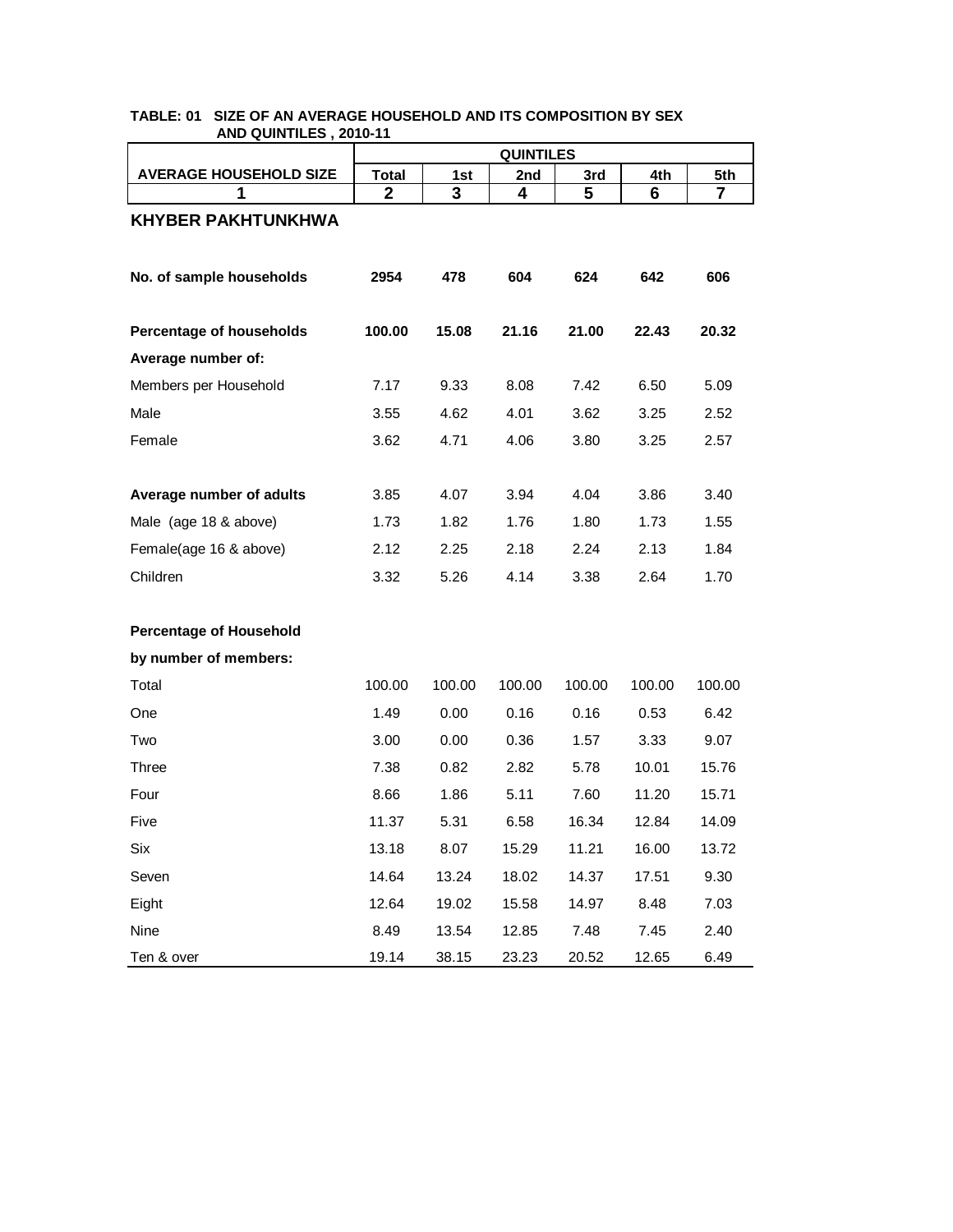|                                | <b>QUINTILES</b> |        |        |        |        |        |  |
|--------------------------------|------------------|--------|--------|--------|--------|--------|--|
| <b>AVERAGE HOUSEHOLD SIZE</b>  | <b>Total</b>     | 1st    | 2nd    | 3rd    | 4th    | 5th    |  |
| 1                              | $\mathbf{2}$     | 3      | 4      | 5      | 6      | 7      |  |
| <b>KPK URBAN</b>               |                  |        |        |        |        |        |  |
|                                |                  |        |        |        |        |        |  |
| No. of sample households       | 1041             | 139    | 163    | 199    | 234    | 306    |  |
|                                |                  |        |        |        |        |        |  |
| Percentage of households       | 100.00           | 11.99  | 14.91  | 18.38  | 23.80  | 30.92  |  |
| Average number of:             |                  |        |        |        |        |        |  |
| Members per Household          | 7.17             | 9.10   | 8.81   | 7.52   | 6.92   | 5.60   |  |
| Male                           | 3.65             | 4.66   | 4.39   | 3.75   | 3.63   | 2.86   |  |
| Female                         | 3.51             | 4.44   | 4.42   | 3.77   | 3.30   | 2.74   |  |
|                                |                  |        |        |        |        |        |  |
| Average number of adults       | 4.11             | 4.25   | 4.73   | 4.16   | 4.09   | 3.75   |  |
| Male (age 18 & above)          | 1.95             | 2.02   | 2.17   | 1.90   | 1.95   | 1.86   |  |
| Female(age 16 & above)         | 2.16             | 2.23   | 2.55   | 2.26   | 2.14   | 1.90   |  |
| Children                       | 3.05             | 4.85   | 4.08   | 3.36   | 2.83   | 1.84   |  |
|                                |                  |        |        |        |        |        |  |
| <b>Percentage of Household</b> |                  |        |        |        |        |        |  |
| by number of members:          |                  |        |        |        |        |        |  |
| Total                          | 100.00           | 100.00 | 100.00 | 100.00 | 100.00 | 100.00 |  |
| One                            | 1.16             | 0.00   | 0.00   | 0.00   | 0.42   | 3.43   |  |
| Two                            | 3.68             | 0.00   | 0.37   | 2.27   | 2.41   | 8.52   |  |
| Three                          | 5.18             | 1.20   | 1.28   | 3.92   | 3.67   | 10.51  |  |
| Four                           | 9.27             | 0.85   | 5.38   | 7.18   | 12.09  | 13.48  |  |
| Five                           | 12.44            | 7.36   | 5.88   | 15.30  | 13.25  | 15.24  |  |
| Six                            | 15.27            | 9.97   | 7.41   | 15.63  | 19.29  | 17.80  |  |
| Seven                          | 14.13            | 16.20  | 19.18  | 14.43  | 13.22  | 11.43  |  |
| Eight                          | 12.24            | 23.33  | 12.76  | 9.52   | 13.29  | 8.49   |  |
| Nine                           | 7.68             | 8.17   | 14.49  | 11.08  | 7.06   | 2.68   |  |
| Ten & over                     | 18.95            | 32.94  | 33.25  | 20.67  | 15.32  | 8.42   |  |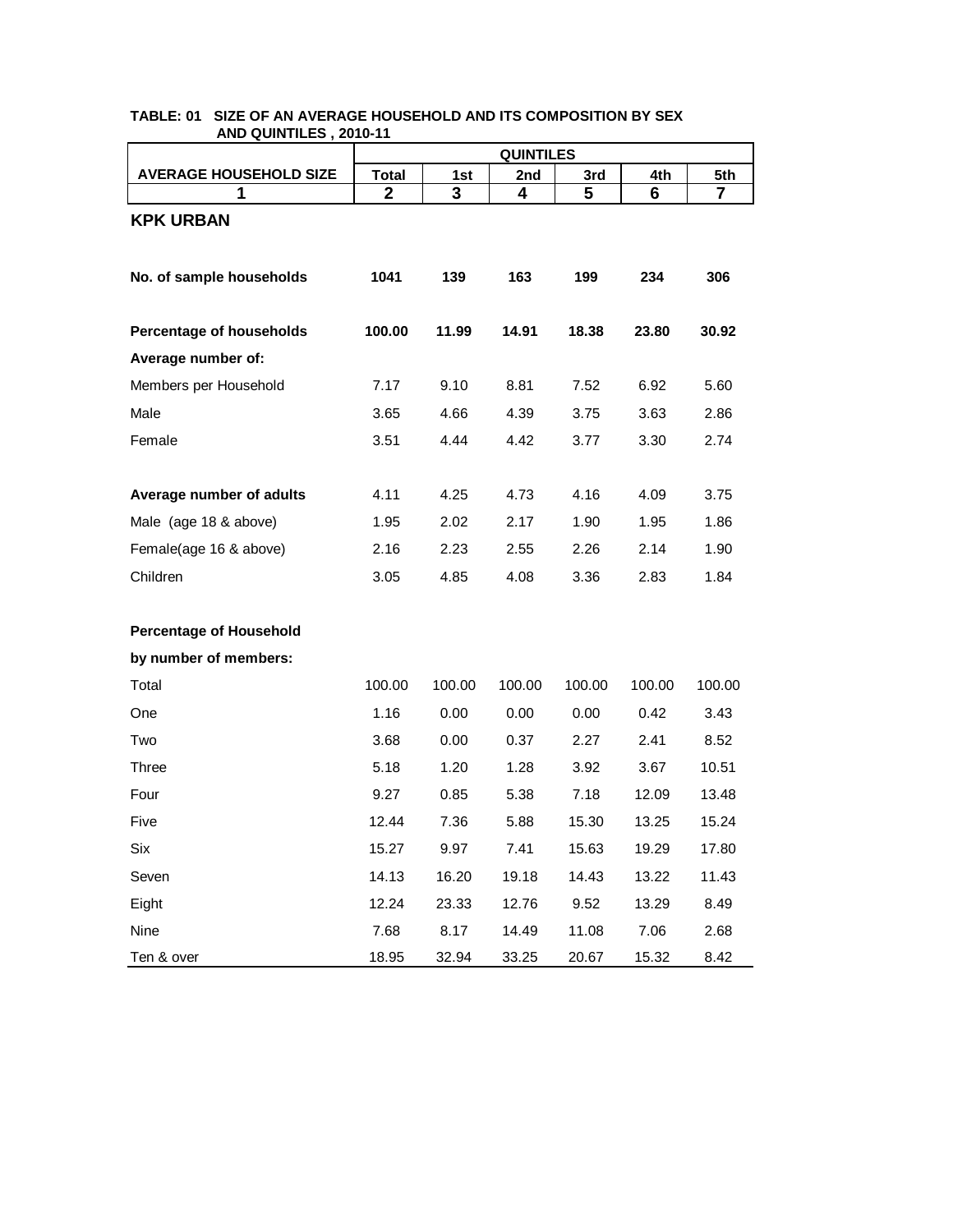|                                | <b>QUINTILES</b> |        |        |        |        |        |  |  |
|--------------------------------|------------------|--------|--------|--------|--------|--------|--|--|
| <b>AVERAGE HOUSEHOLD SIZE</b>  | <b>Total</b>     | 1st    | 2nd    | 3rd    | 4th    | 5th    |  |  |
| 1                              | $\mathbf{2}$     | 3      | 4      | 5      | 6      | 7      |  |  |
| <b>KPK RURAL</b>               |                  |        |        |        |        |        |  |  |
|                                |                  |        |        |        |        |        |  |  |
| No. of sample households       | 1913             | 339    | 441    | 425    | 408    | 300    |  |  |
|                                |                  |        |        |        |        |        |  |  |
| Percentage of households       | 100.00           | 15.72  | 22.45  | 21.54  | 22.15  | 18.14  |  |  |
| Average number of:             |                  |        |        |        |        |        |  |  |
| Members per Household          | 7.17             | 9.37   | 7.98   | 7.40   | 6.41   | 4.92   |  |  |
| Male                           | 3.53             | 4.61   | 3.96   | 3.60   | 3.17   | 2.40   |  |  |
| Female                         | 3.64             | 4.76   | 4.01   | 3.80   | 3.24   | 2.51   |  |  |
|                                |                  |        |        |        |        |        |  |  |
| Average number of adults       | 3.80             | 4.04   | 3.83   | 4.02   | 3.81   | 3.27   |  |  |
| Male (age 18 & above)          | 1.68             | 1.79   | 1.71   | 1.78   | 1.68   | 1.45   |  |  |
| Female(age 16 & above)         | 2.12             | 2.26   | 2.12   | 2.24   | 2.13   | 1.82   |  |  |
| Children                       | 3.37             | 5.33   | 4.14   | 3.38   | 2.60   | 1.65   |  |  |
|                                |                  |        |        |        |        |        |  |  |
| <b>Percentage of Household</b> |                  |        |        |        |        |        |  |  |
| by number of members:          |                  |        |        |        |        |        |  |  |
| Total                          | 100.00           | 100.00 | 100.00 | 100.00 | 100.00 | 100.00 |  |  |
| One                            | 1.56             | 0.00   | 0.19   | 0.19   | 0.56   | 7.46   |  |  |
| Two                            | 2.86             | 0.00   | 0.36   | 1.45   | 3.54   | 9.27   |  |  |
| Three                          | 7.83             | 0.76   | 3.03   | 6.10   | 11.41  | 17.60  |  |  |
| Four                           | 8.54             | 2.02   | 5.08   | 7.67   | 11.00  | 16.49  |  |  |
| Five                           | 11.15            | 4.98   | 6.68   | 16.52  | 12.75  | 13.69  |  |  |
| Six                            | 12.75            | 7.77   | 16.36  | 10.43  | 15.27  | 12.29  |  |  |
| Seven                          | 14.75            | 12.78  | 17.86  | 14.36  | 18.45  | 8.55   |  |  |
| Eight                          | 12.73            | 18.34  | 15.96  | 15.93  | 7.42   | 6.52   |  |  |
| Nine                           | 8.66             | 14.39  | 12.63  | 6.85   | 7.53   | 2.31   |  |  |
| Ten & over                     | 19.17            | 38.97  | 21.86  | 20.50  | 12.06  | 5.81   |  |  |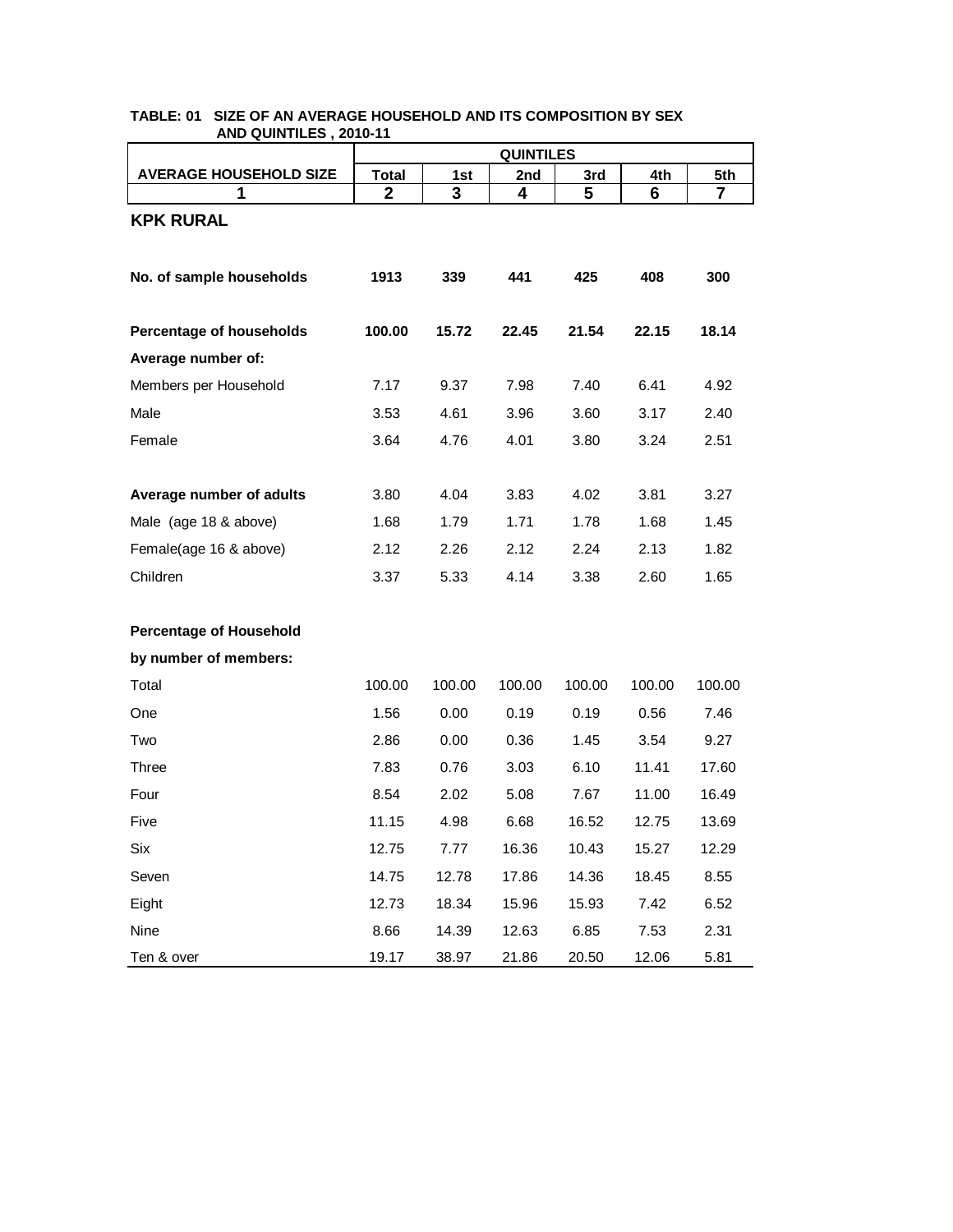|                                | <b>QUINTILES</b> |        |        |        |        |                |
|--------------------------------|------------------|--------|--------|--------|--------|----------------|
| <b>AVERAGE HOUSEHOLD SIZE</b>  | <b>Total</b>     | 1st    | 2nd    | 3rd    | 4th    | 5th            |
| 1                              | $\mathbf{2}$     | 3      | 4      | 5      | 6      | $\overline{7}$ |
| <b>BALOCHISTAN</b>             |                  |        |        |        |        |                |
|                                |                  |        |        |        |        |                |
| No. of sample households       | 2335             | 312    | 549    | 594    | 534    | 346            |
|                                |                  |        |        |        |        |                |
| Percentage of households       | 100.00           | 13.93  | 25.40  | 24.95  | 22.06  | 13.66          |
| Average number of:             |                  |        |        |        |        |                |
| Members per Household          | 7.08             | 8.09   | 7.65   | 7.19   | 6.55   | 5.64           |
| Male                           | 3.78             | 4.20   | 3.95   | 3.79   | 3.66   | 3.19           |
| Female                         | 3.31             | 3.88   | 3.71   | 3.41   | 2.89   | 2.45           |
|                                |                  |        |        |        |        |                |
| Average number of adults       | 3.44             | 3.21   | 3.41   | 3.46   | 3.52   | 3.54           |
| Male (age 18 & above)          | 1.76             | 1.56   | 1.69   | 1.77   | 1.86   | 1.93           |
| Female(age 16 & above)         | 1.67             | 1.65   | 1.71   | 1.69   | 1.66   | 1.61           |
| Children                       | 3.64             | 4.87   | 4.25   | 3.74   | 3.03   | 2.10           |
|                                |                  |        |        |        |        |                |
| <b>Percentage of Household</b> |                  |        |        |        |        |                |
| by number of members:          |                  |        |        |        |        |                |
| Total                          | 100.00           | 100.00 | 100.00 | 100.00 | 100.00 | 100.00         |
| One                            | 0.16             | 0.00   | 0.00   | 0.00   | 0.00   | 1.18           |
| Two                            | 2.57             | 0.00   | 0.00   | 0.26   | 3.52   | 12.70          |
| Three                          | 3.53             | 0.00   | 1.41   | 2.59   | 5.35   | 9.84           |
| Four                           | 8.76             | 1.02   | 5.61   | 9.01   | 13.87  | 13.78          |
| Five                           | 14.92            | 8.92   | 13.50  | 15.96  | 17.97  | 16.83          |
| Six                            | 17.64            | 16.66  | 19.86  | 17.77  | 17.91  | 13.79          |
| Seven                          | 16.36            | 24.22  | 17.78  | 17.47  | 12.25  | 10.34          |
| Eight                          | 11.71            | 18.03  | 14.76  | 9.01   | 9.62   | 7.89           |
| Nine                           | 8.19             | 11.79  | 8.08   | 11.35  | 5.63   | 3.06           |
| Ten & over                     | 16.16            | 19.36  | 19.00  | 16.57  | 13.88  | 10.59          |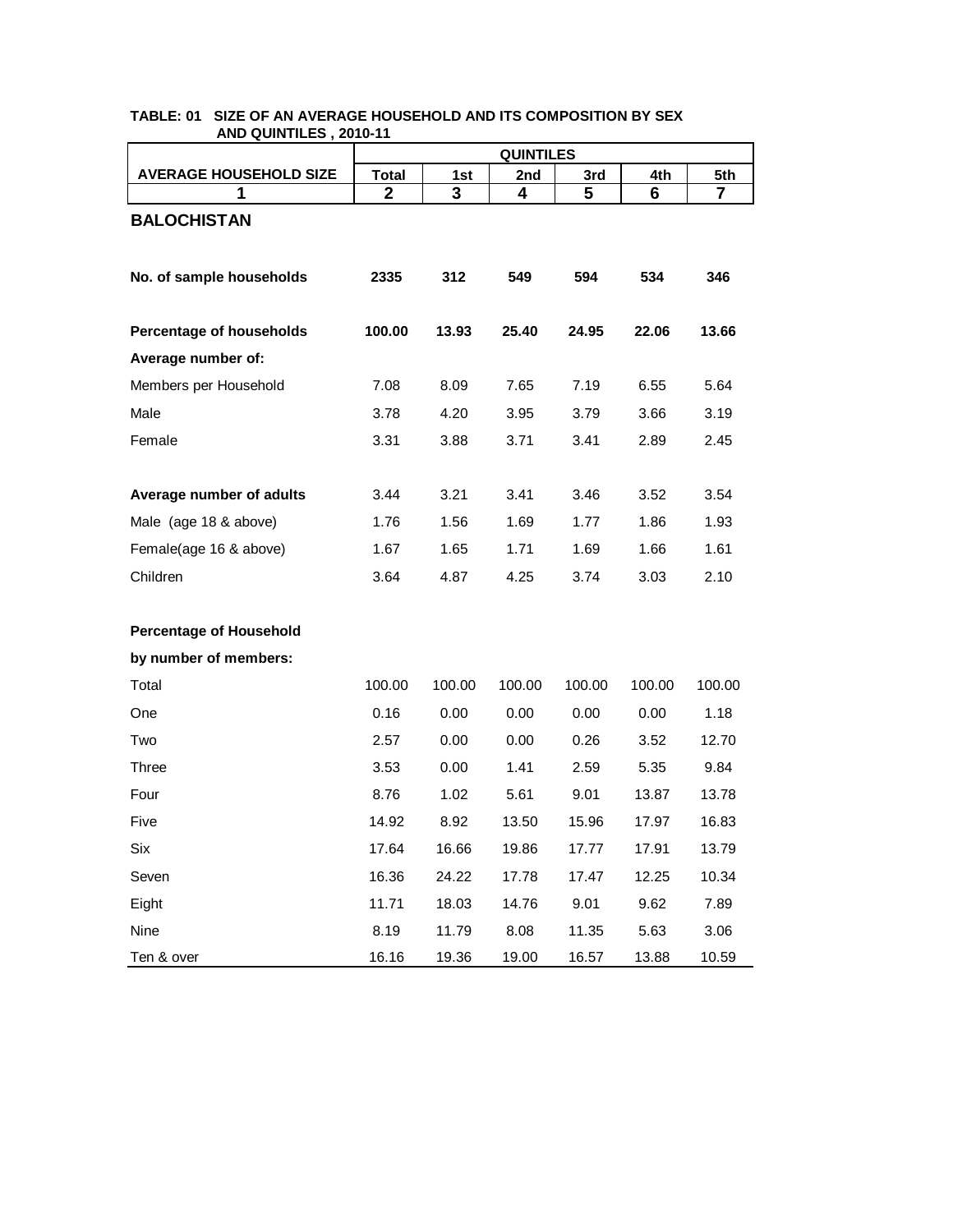|                                | <b>QUINTILES</b> |        |        |        |        |        |
|--------------------------------|------------------|--------|--------|--------|--------|--------|
| <b>AVERAGE HOUSEHOLD SIZE</b>  | <b>Total</b>     | 1st    | 2nd    | 3rd    | 4th    | 5th    |
| 1                              | $\mathbf{2}$     | 3      | 4      | 5      | 6      | 7      |
| <b>BALOCHISTAN URBAN</b>       |                  |        |        |        |        |        |
|                                |                  |        |        |        |        |        |
| No. of sample households       | 811              | 82     | 150    | 191    | 218    | 170    |
|                                |                  |        |        |        |        |        |
| Percentage of households       | 100.00           | 10.56  | 18.89  | 23.05  | 25.81  | 21.68  |
| Average number of:             |                  |        |        |        |        |        |
| Members per Household          | 7.46             | 8.21   | 8.23   | 7.56   | 7.26   | 6.55   |
| Male                           | 4.06             | 4.34   | 4.40   | 4.06   | 3.98   | 3.69   |
| Female                         | 3.40             | 3.87   | 3.82   | 3.49   | 3.27   | 2.86   |
|                                |                  |        |        |        |        |        |
| Average number of adults       | 3.80             | 3.30   | 3.73   | 3.69   | 3.79   | 4.22   |
| Male (age 18 & above)          | 1.97             | 1.49   | 1.91   | 1.91   | 2.02   | 2.24   |
| Female(age 16 & above)         | 1.83             | 1.82   | 1.82   | 1.77   | 1.77   | 1.98   |
| Children                       | 3.66             | 4.91   | 4.49   | 3.87   | 3.47   | 2.34   |
|                                |                  |        |        |        |        |        |
| <b>Percentage of Household</b> |                  |        |        |        |        |        |
| by number of members:          |                  |        |        |        |        |        |
| Total                          | 100.00           | 100.00 | 100.00 | 100.00 | 100.00 | 100.00 |
| One                            | 0.17             | 0.00   | 0.00   | 0.00   | 0.00   | 0.79   |
| Two                            | 0.91             | 0.00   | 0.00   | 0.00   | 1.61   | 2.27   |
| Three                          | 2.87             | 0.00   | 0.83   | 3.12   | 2.12   | 6.67   |
| Four                           | 7.11             | 1.26   | 3.53   | 5.20   | 9.85   | 11.86  |
| Five                           | 14.56            | 6.70   | 7.66   | 12.83  | 19.21  | 20.70  |
| Six                            | 18.30            | 16.81  | 17.04  | 23.71  | 16.68  | 16.27  |
| Seven                          | 13.94            | 13.74  | 15.64  | 12.44  | 16.74  | 10.80  |
| Eight                          | 12.65            | 26.24  | 16.96  | 7.24   | 10.19  | 10.96  |
| Nine                           | 9.98             | 17.71  | 12.84  | 14.84  | 4.94   | 4.56   |
| Ten & over                     | 19.52            | 17.54  | 25.49  | 20.63  | 18.65  | 15.12  |